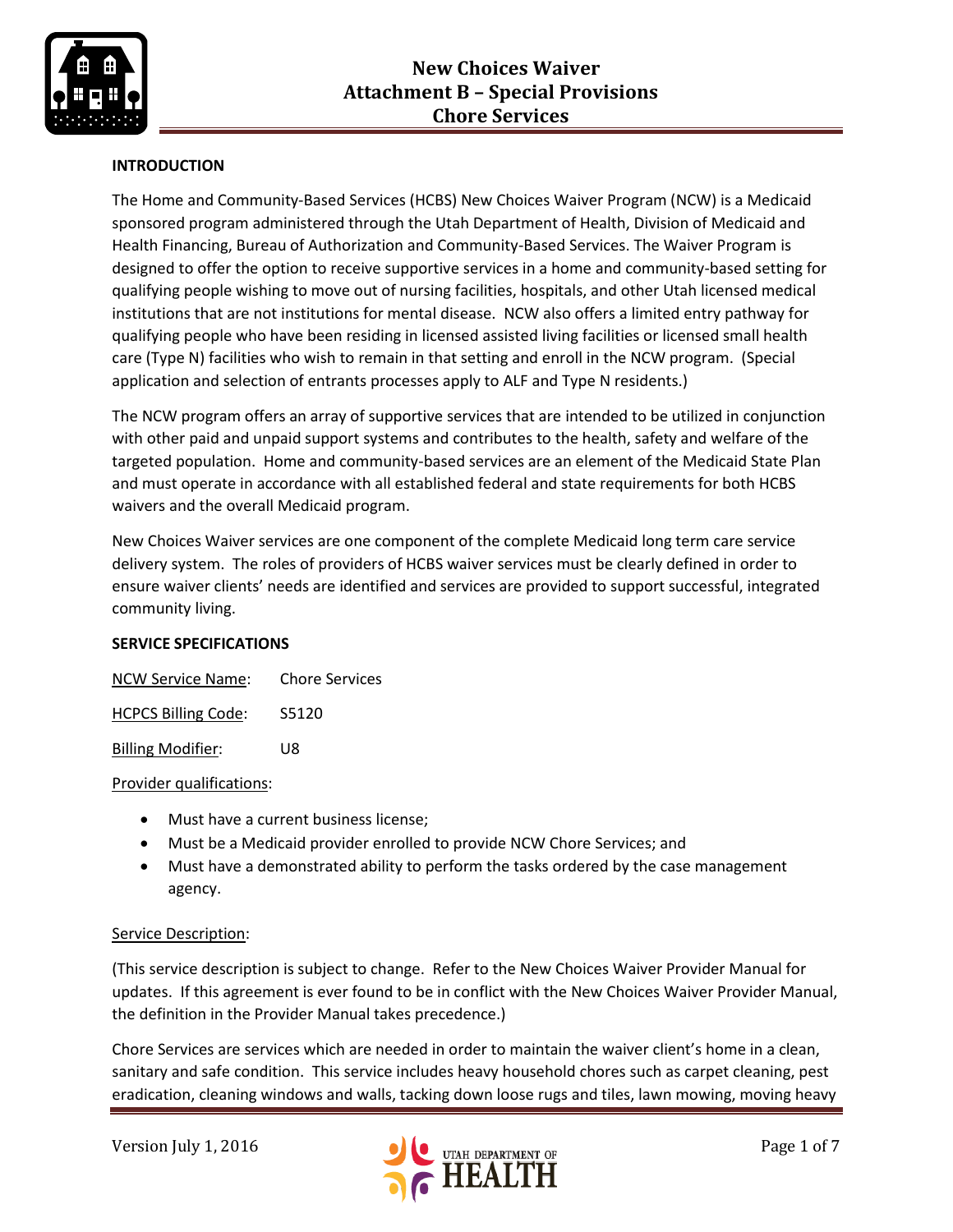

items of furniture, snow removal which is necessary in order to provide safe access or egress, and cleaning up a hoarding situation.

Chore Services can be provided to waiver clients only when neither the client nor anyone else in the household is capable of performing or financially providing for them, and where no other caregiver, landlord, community/volunteer agency, or third party payer is capable or responsible for their provision. In the case of rental property, the responsibility of the landlord, pursuant to the lease agreement, is examined prior to any authorization of service. Additionally this service in not available concurrent with any other waiver service in which the tasks performed are duplicative of chore services. It is the responsibility of the waiver case management agency to determine whether any other responsible parties or payers exist prior to issuing a service authorization to the Chore Services provider. This service can only be provided when it will directly benefit the waiver client and should not be used to benefit others in the household.

### General Requirements:

By signing this attachment, provider agrees to additional terms and conditions as outlined below:

- A. Provider will report any negative or critical incident or incidents likely to receive media or legislative scrutiny involving a NCW client to the client's case management agency or to the New Choices Waiver program office immediately. This includes but is not limited to medication errors, falls, injuries, missing persons, abuse, neglect, exploitation, unexpected hospitalizations, unexpected deaths, Adult Protective Services (APS) or law enforcement involvement, and other similar incidents that raise concern for client safety. As required by law, provider will also report any suspected or actual incidences of abuse, neglect or exploitation to APS or to local law enforcement.
- B. Provider will accept the NCW Medicaid rate as payment in full, and the provider shall not bill the client nor their families an additional fee for services rendered.
- C. Provider will interact with each NCW client's designated case management agency and participate in the person-centered care planning process when requested by the client or their representative.
- D. Provider will review Service Authorization Forms received from waiver case management agencies and will return a signed copy to the case management agency. Service authorizations indicate the amount, duration and frequency of services that are authorized based on the assessment of each client's needs and are subject to approval by the State Medicaid Agency. The authorized HCPCS, number of units, frequency and duration will appear in the service authorization and providers shall not render services to waiver clients until a service authorization has been received and properly executed by both the designated waiver case management agency representative and the provider. Service authorizations are valid for a maximum of one year even if the "end date" on the form is left blank. Claims paid for waiver services for dates of service outside of the date span listed in the service authorization will be

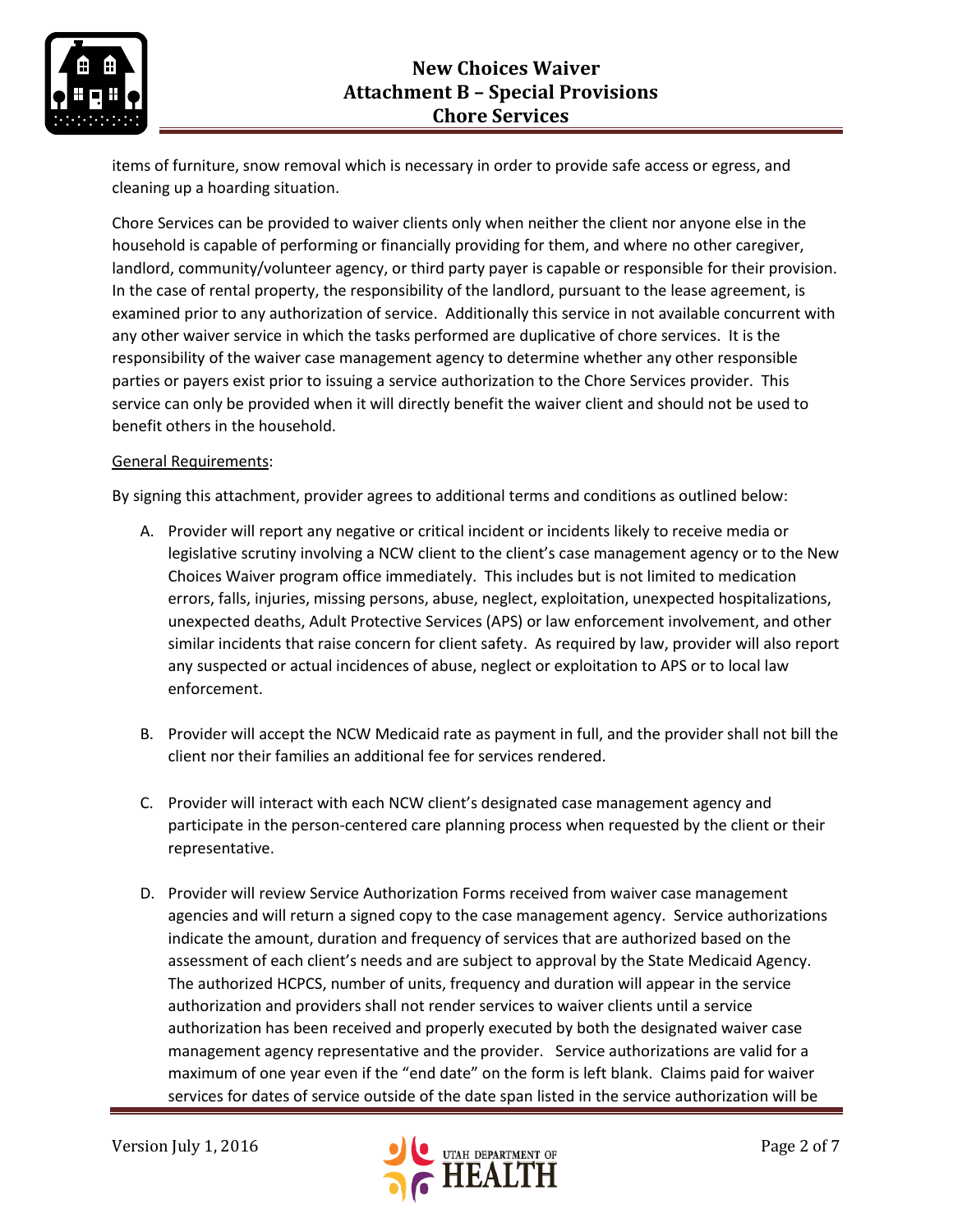

recovered. Claims paid for waiver services that exceed the number of units or frequency than was authorized in the service authorization will be recovered. Claims paid for HCPCS codes that were not authorized in the service authorization will be recovered.

- E. Service authorizations are not a guarantee of payment.
- F. Service authorizations are automatically nullified immediately upon any of the following events taking place:
	- The NCW client elects to change to a different NCW provider
	- The NCW client elects to altogether discontinue receiving the services that the provider offers
	- The NCW client loses Medicaid eligibility
	- The NCW client is disenrolled from the NCW program for any other reason
	- The provider's Medicaid and/or NCW contract is terminated or suspended
- G. Provider will not provide services to waiver clients when they are receiving inpatient treatment. Service authorizations are *suspended* during times when a New Choices Waiver client is admitted to an inpatient setting such as a hospital or nursing facility. Upon the client's discharge from the inpatient setting, provider will communicate with the waiver case management agency to receive verbal approval to reinstate services if any unused units are remaining in the service authorization or to request a new authorization if the existing authorization has expired.
- H. Units of service that have been authorized for one NCW client can only be provided to that NCW client. Provider will not transfer unused units that have been authorized for one NCW client to another NCW client.
- I. Provider will contact a client's designated waiver case management agency if the provider observes that actual service utilization trends appear to exceed the number of units authorized.
- J. Provider will verify client Medicaid eligibility each month in order to avoid providing services that are not reimbursable due to a client's loss of Medicaid benefits. Utah Medicaid offers two methods that providers may use to verify client eligibility:
	- Medicaid Eligibility Lookup Tool [\(https://medicaid.utah.gov\)](https://medicaid.utah.gov/)
	- Access Now (1-800-662-9651 option 1, option 1)
- K. Provider shall not bill Medicaid for services that were not actually provided or for services that the provider anticipates providing to a client in the near or distant future.

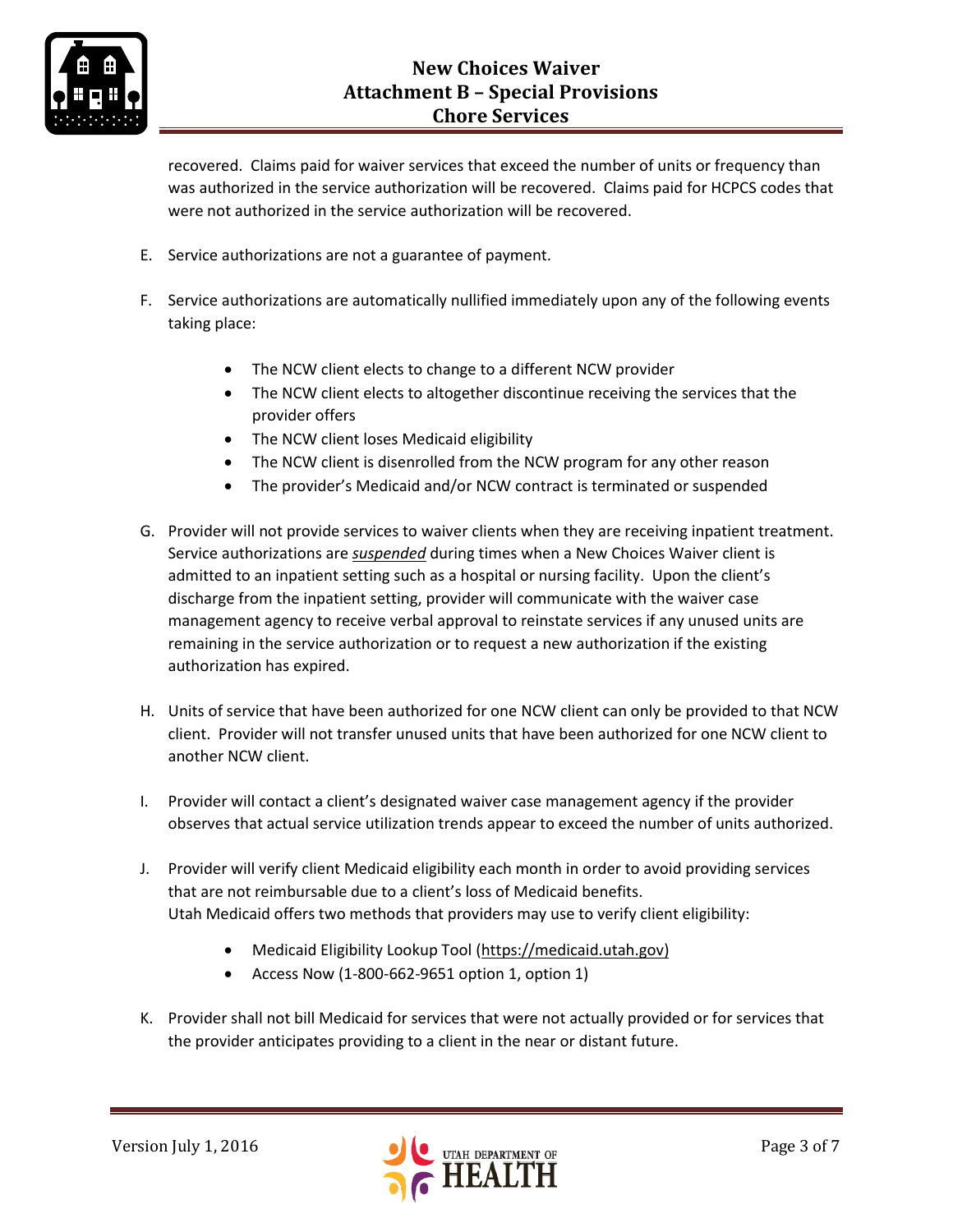

- L. Provider shall not bill a client for a missed or canceled appointment unless the client or the client's legal representative has signed a written cancelation policy which expressly allows the provider to charge the client for missed or canceled appointments.
- M. Provider will not engage in unsolicited direct marketing activities to prospective NCW clients. Marketing strategies shall be limited to mass outreach and advertisements. Provider will not approach prospective NCW clients or their representatives unless the client or representative explicitly requests information from the provider. Provider shall refrain from offering incentives or other enticements to persuade a prospective NCW client to choose the provider for waiver services. Provider shall not enter into incentive or kick-back agreements with waiver case management agencies or otherwise entice the case management agency to influence or limit a NCW client's freedom to choose their own service providers. Provider may not require NCW clients to select a certain waiver or non-waiver provider for other services listed on the personcentered care plan.
- N. Provider will document each service encounter. At a minimum each service encounter record should include:
	- The client's first and last name
	- The date of service for each service encounter
	- The start and end times for each service provided
	- The services provided by service title
	- Notes describing the service encounter
	- The name of the individual who performed the service
	- The signature of the individual(s) who performed the service(s) or who can attest to the completion of the service(s).
- O. Provider will abide by the policies and procedures outlined in the NCW Provider Manual and to stay apprised of policy updates and changes regarding Medicaid and the NCW program. If this agreement is ever found to be in conflict with the NCW Provider Manual, the NCW Provider Manual will take precedence over this agreement. The NCW Provider Manual is posted on the Utah Medicaid website: [https://medicaid.utah.gov](https://medicaid.utah.gov/)
- P. Provider will review the Medicaid Information Bulletins (MIBs) and stay apprised of policy updates and changes regarding Medicaid and the NCW program. The MIB is the tool that the Utah Department of Health, Division of Medicaid and Health Financing uses to disseminate such information to providers and stakeholders. The MIB is published quarterly or more frequently as needed. To subscribe to the Newsletter or to view the MIB releases, visit the Medicaid website: [https://medicaid.utah.gov](https://medicaid.utah.gov/)
- Q. If the provider has Medicare and/or Medicaid certification and loses Medicare and/or Medicaid certification, the provider's New Choices Waiver contract shall also be terminated effective the

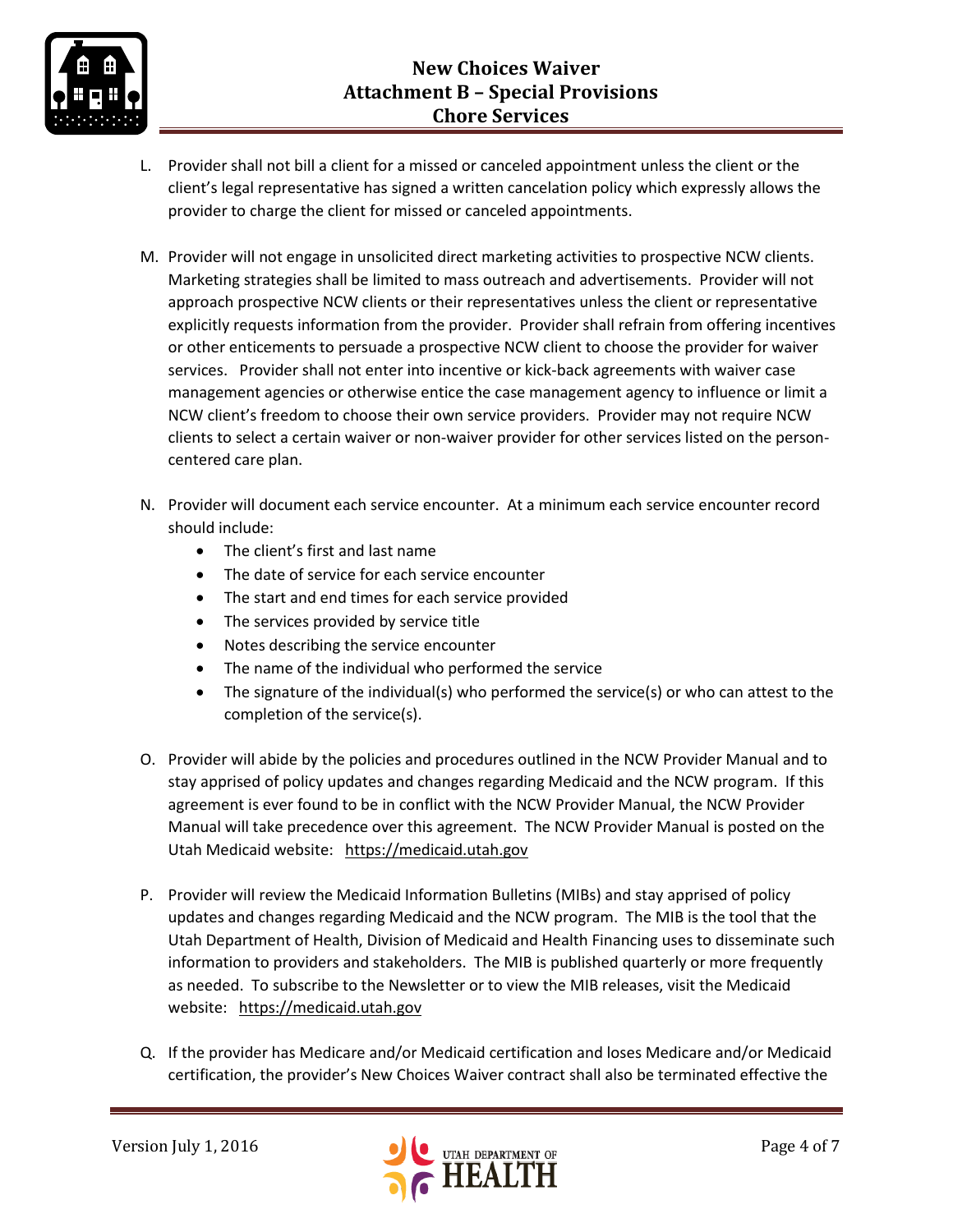

same day as the termination of the Medicare and/or Medicaid certification. The provider will notify the New Choices Waiver Program Office within 3 business days of receiving the notification letter from Medicare and/or Medicaid. The provider will make every effort to ensure a safe and orderly transition of all NCW clients to other service providers prior to final termination of their NCW contract.

- R. If the provider is aware that it is about to undergo a change of ownership or otherwise elects to voluntarily terminate their New Choices Waiver contract, the provider shall give at least 30 days advance written notice of the change of ownership or voluntary termination to the New Choices Waiver Program Office. Providers shall assist in ensuring a safe and orderly transition of waiver clients to another service provider prior to termination.
- S. Providers cannot be listed on a person-centered care plan for a NCW client if any of the paid employees of that provider are related to one or both of the assigned NCW case managers by blood or by marriage. If the State Medicaid Agency finds that a conflict of interest is occurring between the provider agency and the case management agency, the provider or the case management agency may be prevented from providing services to that particular client. Exceptions will only be made in remote geographical areas of the state where there are no other willing, qualified providers available to offer the service(s). Only the State Medicaid Agency has authority to approve exceptions to conflict of interest rules.
- T. The State Medicaid Agency may terminate the provider's New Choices Waiver contract after giving the provider 30 days advance written notice for either of the following reasons:
	- 1. The State Medicaid Agency detects a pattern of non-compliance with general Utah Medicaid provider standards,
	- 2. The State Medicaid Agency detects a pattern of non-compliance with NCW policies, procedures and/or provisions listed in this contract.

Examples of conduct that constitutes patterns of non-compliance include but are not limited to:

- Abuse, neglect or exploitation of waiver clients;
- Billing Medicaid in excess of the amount, duration and frequency of services that have been authorized;
- **•** Billing Medicaid for services not provided;
- Inadequate or non-existent record keeping;
- Hiring individual service employees that do not meet the minimum waiver provider qualifications;
- Not maintaining minimum provider qualifications such as required license(s);
- Acts of direct marketing to prospective or currently enrolled clients or their representatives;
- Acts of coercion or manipulation of client freedom of choice rights;

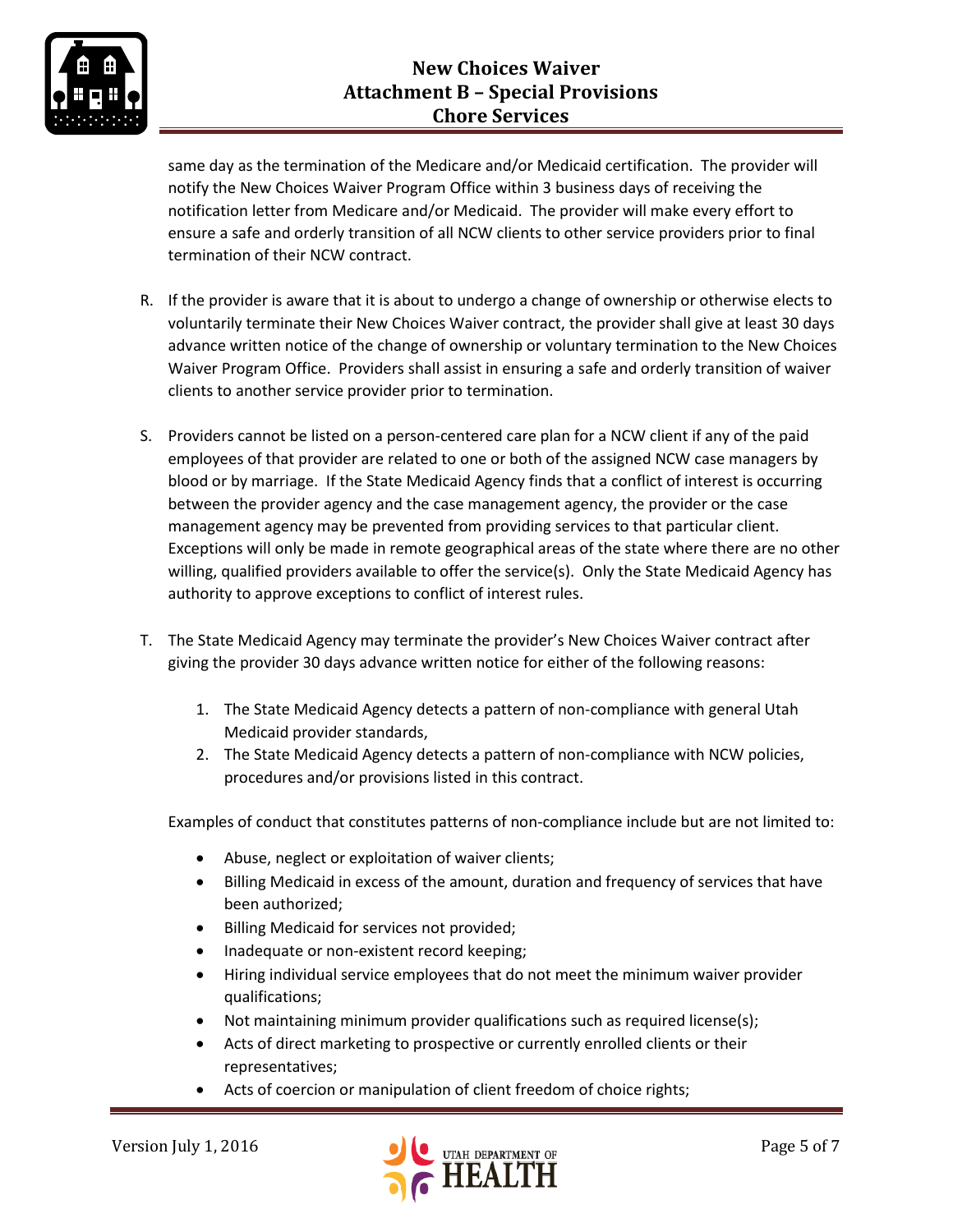

- Acts of offering or receiving incentives or kick-backs to or from other providers or entities in an effort to manipulate client freedom of choice rights; and/or
- Billing NCW clients or their representatives for services covered by Medicaid.

If the State Medicaid Agency discovers conduct that constitutes a pattern of non-compliance but elects not to terminate the provider's New Choices Waiver contract, the State Medicaid Agency may instead suspend making new referrals to the provider, require the provider to repay any overpayments, complete additional training and/or to submit to additional monitoring activities in order to avoid contract termination. The provider will be given hearing rights for any adverse actions taken by the State Medicaid Agency.

U. All new NCW providers must complete the NCW New Provider Training before the New Choices Waiver Program Office will forward the provider's enrollment application to the next step in the enrollment process. This includes existing providers who experience changes in ownership. NCW New Provider Training is offered one time each month and is located at the Utah Department of Health, 288 N. 1460 W., Salt Lake City, Utah 84114. To register for the next training please call the NCW Program Office and ask to speak with the NCW Provider Specialist. (800)662-9651, option 6.

After the provider is enrolled, additional training is available if the provider requests it by contacting the NCW program office at the same number listed above.

(The rest of this page is intentionally left blank.)

\_\_\_\_\_\_\_\_\_\_\_\_\_\_\_\_\_\_\_\_\_\_\_\_\_\_\_\_\_\_\_\_\_\_\_\_\_\_\_\_\_\_\_\_\_\_\_\_\_\_\_\_\_\_\_\_\_\_\_\_\_\_\_\_\_\_\_\_\_\_\_\_\_\_\_\_\_\_\_\_\_\_